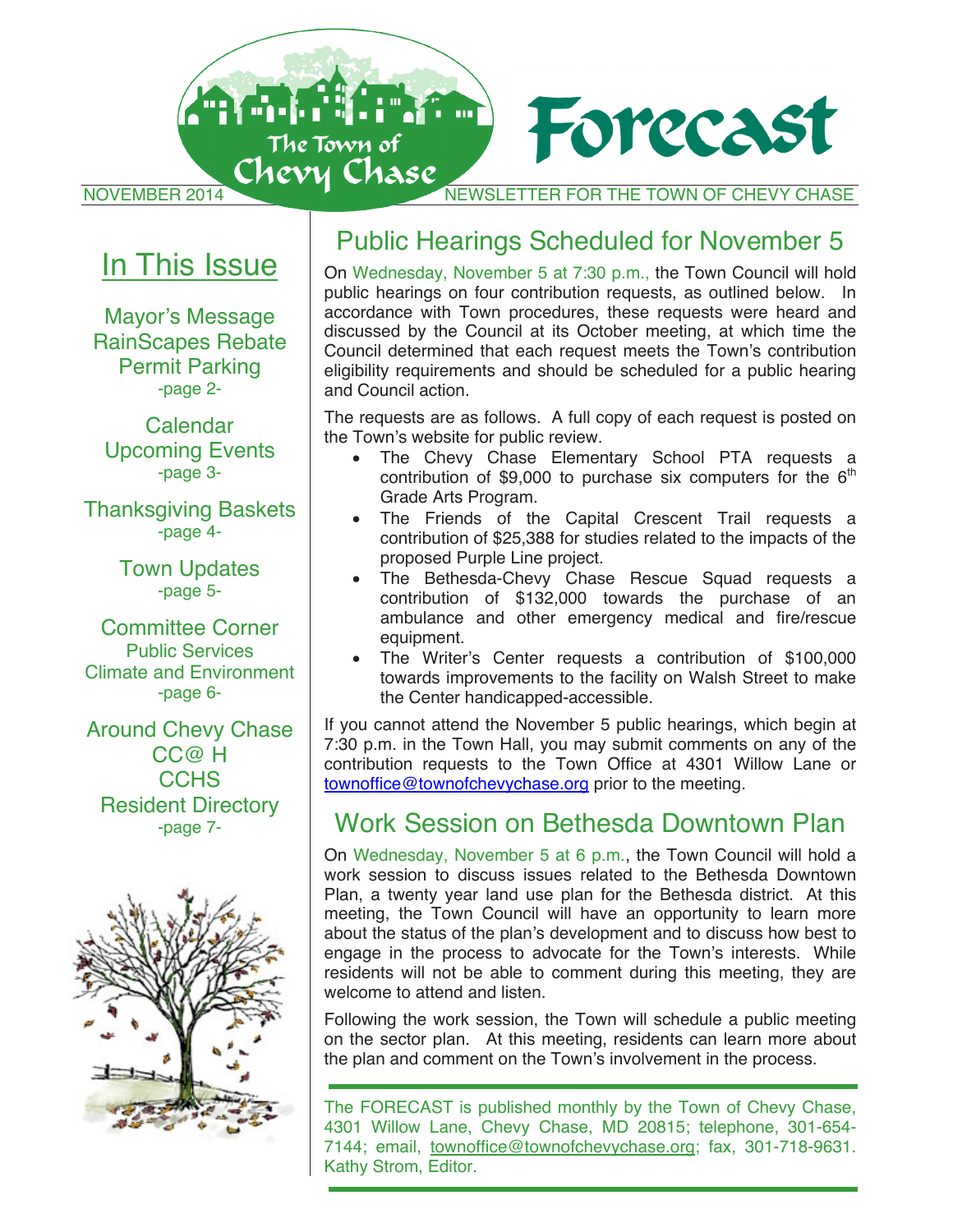# Mayor's Message Kathy Strom

I am grateful to be part of a caring community in the Town of Chevy Chase where we are able to enjoy many community events and interests together in the Town and also be part of a larger community where we participate in many activities and programs within Montgomery County.

As we approach our Thanksgiving holiday, it is gratifying to see how many in our local community contribute to others and reach out to help neighbors celebrate the harvest season. This year's  $6<sup>th</sup>$ Annual Thanksgiving Dinner Basket event, organized by the Community Relations Committee in conjunction with local school communities and the Lawton Center, promises to be a great success. Residents along with local school students will gather on Saturday, November 22 from 1 to 2:30 p.m. at our Town Hall to put together baskets of Thanksgiving meals for families in Montgomery County.

Also, the Town's annual Winter Outerwear Clothing Drive begins on November 1. The coats collected will be donated to the Betty Ann Krahnke Center and Bethesda Cares. Participating in the coat drive (see page 8) helps our neighbors in the County.

Please join your neighbors in contributing your time, or making a donation, to help our neighbors. Have a wonderful holiday of giving and thanks.

# Council Approves RainScapes Rebate and Technical Assistance Program

At its October meeting, the Town Council approved the Rainscapes Rebate and Technical Assistance Program. This program, proposed by the Town's Climate and Environment Committee, supplements Montgomery County's RainScapes Rewards Rebate Program and helps Town residents solve stormwater problems on private property.

The Montgomery County RainScapes program provides County property owners with technical assistance and financial incentives to implement landscape projects that reduce stormwater runoff and improve water quality on private property. Projects completed in conformity with RainScapes requirements are eligible for County rebates, up to a maximum of \$2,500. Even with the technical assistance provided by the County, many residents find the process to be complex and costprohibitive.

In order to help as many Town residents as possible realize their RainScapes projects, the Town Council has approved a two-part program. The first part will provide reimbursement (up to a maximum of \$1,000) for technical assistance to the homeowner in designing eligible landscaping projects, while the second part will provide a rebate equal to that provided by the County's RainScapes Rewards Rebate Program.

Details of the program are still being finalized and will be published in the December edition of the FORECAST.

# Permit Parking in the Town

Parking permits are issued to all residents who live on streets included in the permit parking program and are *intended for vehicles parked within the vicinity of that address only*. We remind you that the Town's parking permit program is designed to make sure that residents can find convenient parking in front of or close to their homes, especially those residents living adjacent to the Bethesda Urban District. Thanks for your cooperation to ensure that these residents enjoy the same benefits of the permit parking program as residents on other streets.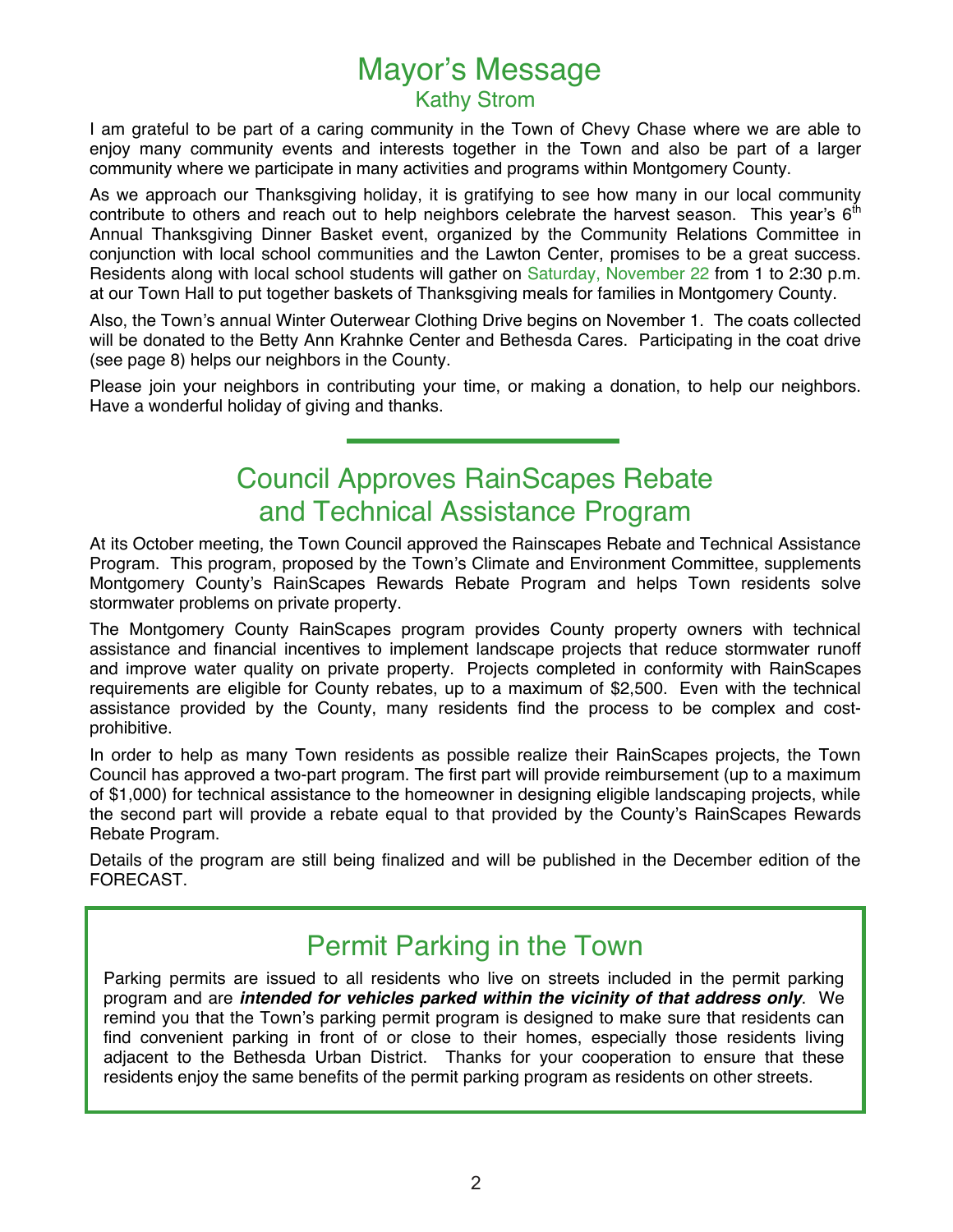

Wednesday, November 5 - Work Session, 6 p.m. and Public Hearings, 7:30 p.m. Thursday, November 6 - Community Relations Committee, 7 p.m. Friday, November 7 - Grown-Ups at the Movies, 7:30 p.m. Saturday, November 8 - What's a Town Tweet? 2 p.m. Tuesday, November 11 - Veteran's Day Holiday, Office Closed Tuesday, November 11 - Climate and Environment Committee, 7 p.m. Wednesday, November 12 - Town Council Meeting, 7 p.m. Thursday, November 13 - Public Services Committee, 7 p.m. Friday, November 14 - Movie Night for Families, 6 p.m. Monday, November 17 - Long Range Planning, 7 p.m. Tuesday, November 18 - Land Use Committee, 7 p.m. Saturday, November 22 - Thanksgiving Food Baskets Event, 1 - 2:30 p.m. Thursday and Friday, November 27 and 28 - Thanksgiving Holiday, Office Closed

# **UPCOMING EVENTS**

# Friday Flicks are Back!

For adults, our wine, cheese and movies begin on Friday, November 7 with *Harvard Beats Yale 29- 29*, a documentary film of the November 23, 1968 game between these two undefeated Ivy League teams. Brian Dowling, Yale's starting quarterback in the film, served as the inspiration for B.D. in Gary Trudeau's Doonesbury cartoon. Cast includes a young Tommy Lee Jones who played football



for Harvard. Town Hall doors open at 7:30 p.m. Space is limited, so please RSVP to the Town Office at townoffice@townofchevychase.org or 301-654-7144.

 For kids, our pizza, popcorn and movies begin on Friday, November 14 with *Free Bird,* a story about turkeys going back in time to rewrite the menu for Thanksgiving -- a seasonal theme for the November screening. Showtime is 6 p.m. Space is limited, so please RSVP to the Town Office at townoffice@townofchevychase.org or 301-654-7144. Parents must accompany their children throughout the movie.

# What's a Town Tweet?

#### Find out at the Town Hall on Saturday, November 8 from 2 p.m. to 4 p.m.

Have you been hearing about Tweets, hashtags, and selfies but not sure what the fuss is about? Pam Holland of Tech Moxie will give a practical demonstration and easy-to-understand explanation of the latest social media apps. Whether you are a newbie or looking for some helpful tips, learn how Twitter and Facebook are being used not only by the Town, but by family, friends and businesses to communicate. Find out how these popular technologies might be useful to you in day-to-day life and in emergencies. This hour-long presentation will be followed by ample time to have all your questions answered by Ms. Holland and to enjoy a seasonal cup of cider and ginger snaps.

Space is limited. Please RSVP to the Town Office by emailing townoffice@townofchevychase.org or calling 301-654-7144.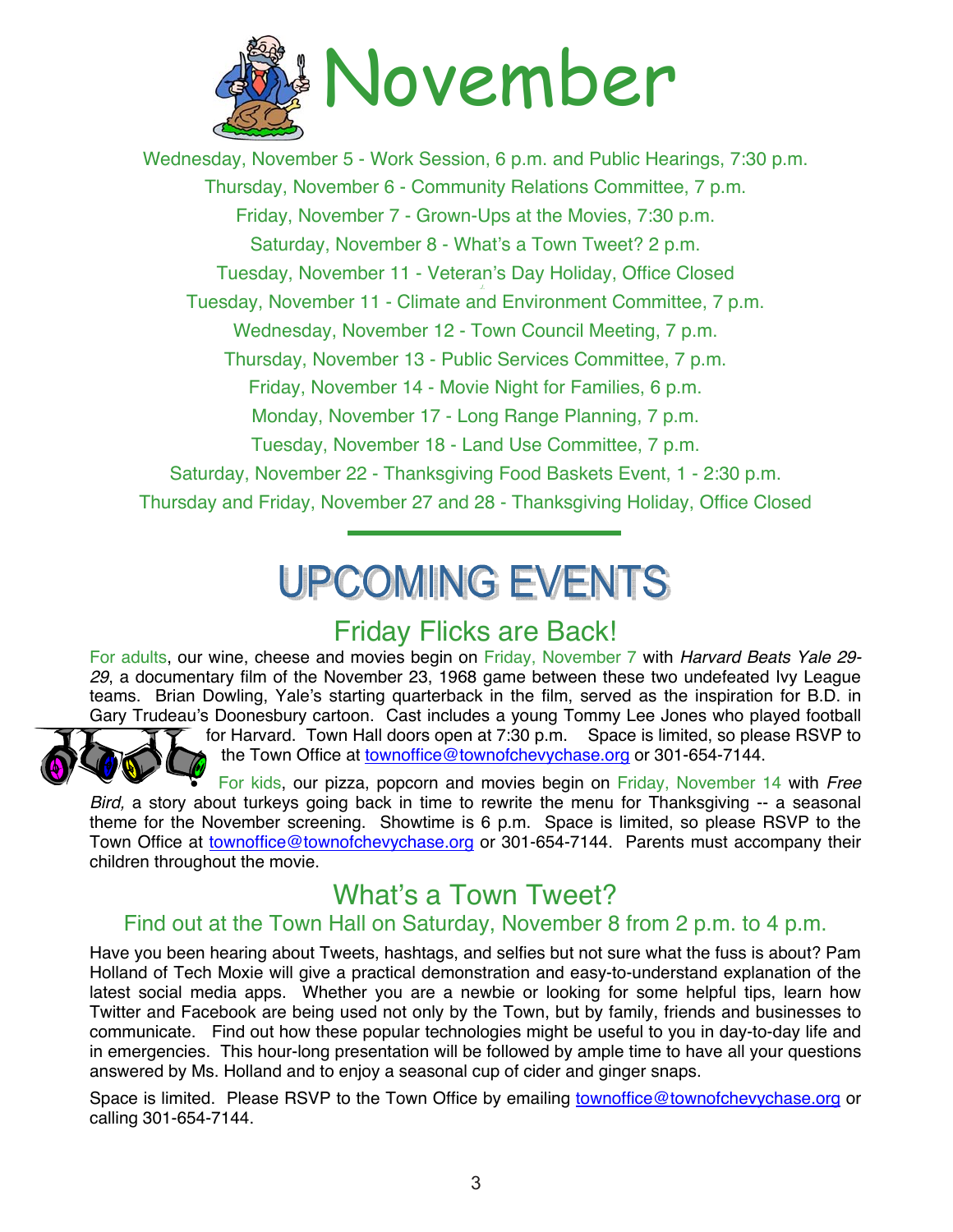

# 6<sup>th</sup> Annual Thanksgiving Dinner Baskets

Sponsored by Town of Chevy Chase B-CC High School Lawton Community Center

*Serving families in need through the YMCA Linkages to Learning of Montgomery County* 

# **Here's how you can help!**

- **Drop off/mail a check payable to YMCA-YFS** starting November 1 through November 17 to the Town Hall (4301 Willow Lane, Chevy Chase, MD 20815), Monday through Friday from 8:30 am to 5 pm. All donations welcome!
	- **S25 purchases a turkey**
	- **550 purchases groceries**
	- **575 purchases an entire Thanksgiving dinner**
- **Drop off/mail a gift food card** from Giant Food or Safeway to the Town Hall. All donations welcome!
- **Drop by the Town Hall on Saturday, November 22 from 1 to 2:30 p.m.** to decorate dinner baskets. All Town residents are welcome and will be put to work!
- **Can't get to the Town Hall or have questions?** Contact the Town's Committee Relations Committee, which is coordinating the Town efforts, by calling the Town Office at 301-654-7144 or Bridget Hartman (bridget@hartmanjr.net) or Georgia Guhin at gbguhin@gmail.com.

This year, Town residents will help 80 families in Montgomery County receive a bountiful Thanksgiving meal. Please support this community effort.







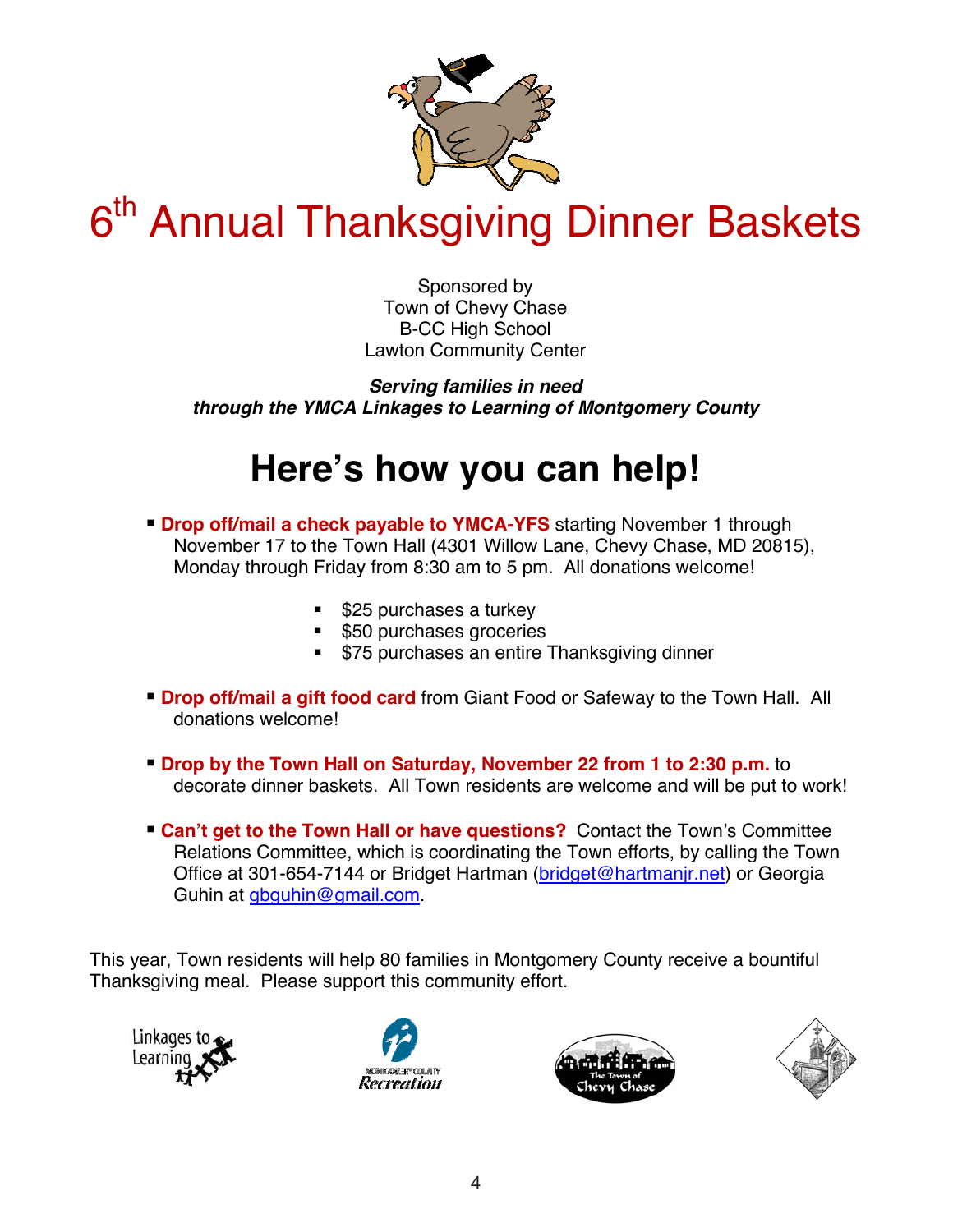

#### Holiday Trash Collection

Household and yard trash will be collected on Veterans Day, Tuesday, November 11. Household trash will not be collected on Thanksgiving Day, Thursday, November 27, but will be collected on your next regularly scheduled trash day.

#### Tree Plantings

In early November, the Town will plant 24 street trees in the right-of-way and 18 canopy trees on private property for residents who requested them.





#### Leaf Collection

Leaf collection has begun and will continue through the second week of December. Please rake leaves to the edge of the curb to be vacuumed. Leaves must be free of debris such as sticks, bottles, cans and rocks. A map of the leaf collection schedule can be found on the Town website.

#### Lawn Fertilizer Blackout Dates

Remember to observe the new Maryland Lawn Fertilizer law, which took effect on October 1, 2013. The law prohibits the application of lawn fertilizer between November 15 and March 1 or when the ground is frozen. Lawn care professionals have until December 1 to apply fertilizer.

#### Follow the Town on Facebook and Twitter

Want to receive updates from the Town on Facebook and Twitter? "Like" the Town on Facebook at www.facebook.com/townofchevychase and follow the Town on Twitter @chevychasetown. Links to the Town's Facebook and Twitter pages can be found at the bottom of each page of the Town website (www.townofchevychase.org):

#### Sign-up To Receive Town Crier Alerts

Join the 950 residents who are receiving Town Crier alerts. Please visit the Town website and sign up today!

#### Town Teen List

We have received several additions to the Town Teen List. Please give us a call at 301-654-7144 or email townoffice@townofchevychase.org to request a copy of the updated list.

#### Dos and Don'ts

Once again, the Town Office has received calls from residents asking us to remind dog owners not to let their dogs defecate on private property other than their own. Please use the dogi-pots that are placed in various locations throughout the Town.



#### **CRIMEWATCH**

The following crimes were reported to the Town Office:

10/12/14

- . In the 6700 block of Maple Avenue, a car was entered and ransacked.
- In the 7600 block of Lynn Drive, a car was entered and new license plates were stolen.

For emergencies or crimes in process, call 911. Please report all suspicious activity and crimes to the Montgomery County police at the non-emergency number 301-279-8000.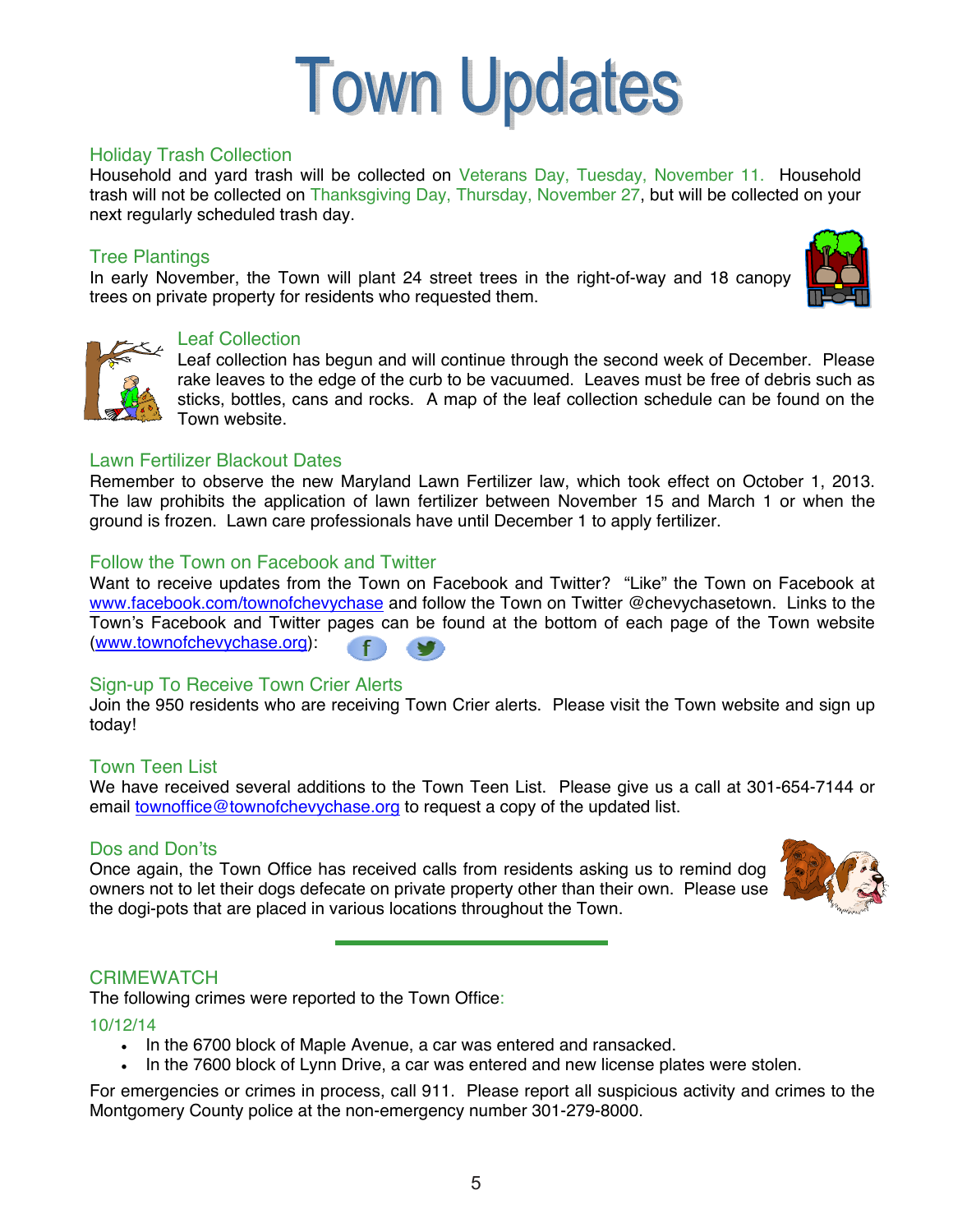# **Committee Corner**

# Public Services Committee

## Street Lighting Improvements

In response to several complaints about dark areas in Town, the Public Services Committee (PSC) is undertaking a project to prioritize and recommend street lighting improvements throughout the Town.

In 2011, the Town Council approved a policy that outlines the process to be followed by the Town in considering requests for new street lights. Since that time, 23 new street lights have been requested and installed in Town, while three have been denied based on resident objections. Each request was subject to a public hearing before the Town Council.

In an effort to undertake a more comprehensive review of Town street lighting, the PSC is reviewing existing lighting data that was part of a street light evaluation performed in 2010. The PSC will identify the darkest areas in Town and submit requests for additional street lights to the Town Council. If the Council decides to move forward with considering these requests, it will notify residents of the proposed locations and schedule public hearings to allow residents to voice their support or disapproval of any request.

Residents may request street light additions or repairs at any time. Visit the "Make a Request" page of the Town website (you will be prompted to log in or create a username and password) or contact the Town office at 301-654-7144 or townoffice@townofchevychase.org.

# Climate and Environment Committee

### Turn Your Leaves into Mulch

Do you know that every autumn most of us discard one of the best soil conditioners and fertilizers available? No need to blow away the most valuable source of nutrients for your lawn: keep them and turn them into mulch!

Fortunately, for more than ten years, almost all new lawnmowers sold are capable of mulching leaves. Blades on new mowers can easily shred leaves into small pieces, approximately one-tenth their original size. A once daunting layer of leaves will disappear into small pieces that worms and bacteria will help to decompose back to the soil.

If you don't want to mow on your own, ask a landscaper to "mulch-in-place" your leaves. You also can rake your leaves into ground cover or shrubbery, or into a pile in the back of your yard, where over time they will decompose into a rich compost on their own.

For more information and specific mowing instructions, read the guidelines from the MC Department of Environmental Protection's "Green Man," available at http://conversari.com/greenman.pdf.

### Join Your Neighbors on the Clean Energy Bandwagon Saturday, December 6 from 3 to 4:30 PM.

Our Town probably has more residential solar energy systems than any other community in Maryland! We also have several houses that are cooled and heated with geothermal energy. Those clean energy systems are saving their owners significant amounts of energy and money, while they quietly make the world a greener place. Come find out from a panel of your neighbors why they took the plunge, how it's working for them, and what the latest information is about renewable energy technologies and economics. Join the discussion on Saturday, December 6 from 3 to 4:30 p.m. in the Town Hall. After the discussion, we will answer your questions over cookies and cider, and help you determine whether your house might be a good candidate for solar or geothermal.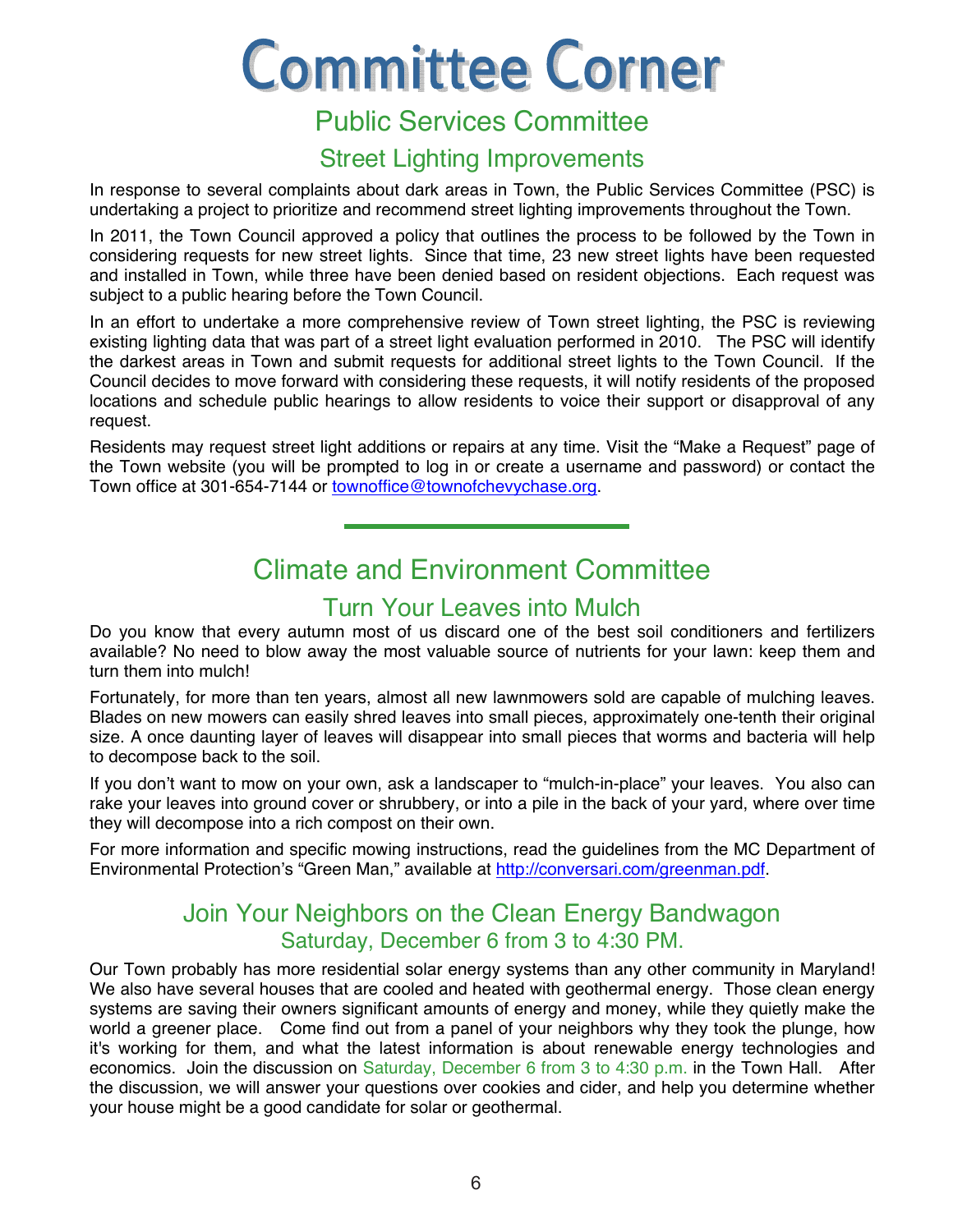# **Around Chevy Chase**

# November News from Chevy Chase @ Home

Our Mini-Mingle this month will take place on Friday, November 7 (not our usual Tuesday due to Election Day), at the Chevy Chase Village Hall from 2 to 4 pm. Since offerings may vary from month to month, it's best to check the website to learn about the latest additions to this smorgasbord of activities.

Brunch Bunch will meet on Thursday, November 13, at the Olympia Cafe on Brookville Road. All are welcome--buy a cup of coffee, pull up a chair, and join right in. It's lively and fun, and there's plenty of free parking.

The Tuesday, November 18 M&M will feature a talk by Occupational Therapist Janet Platt on Caring for Arthritic Hands. She will discuss the challenges of coping with arthritis when hands are involved, and will share some of the proven ways of dealing with those challenges. Ms. Platt was Chief of Occupational Therapy at Georgetown University Hospital for 25 years before joining Sibley Memorial Hospital 18 years ago. Important information and refreshments will be provided at the CC Village Hall from 2 to 4 pm.

# Chevy Chase Historical Society Fall Lecture

#### Town Resident Is Featured Speaker for November 23 Program "Rock Creek Park, Chevy Chase's Wild, Wooded Neighbor"

Town resident and naturalist Melanie Choukas-Bradley will share photographs and stories from her newest book, *A Year in Rock Creek Park: The Wild, Wooded Park of Washington, DC,* at the Chevy Chase Historical Society's fall lecture on Sunday, November 23, at 4 p.m. in the Jane E. Lawton Community Center. The community is invited to this free program.

Choukas-Bradley will describe the year she spent in Rock Creek Park, walking and skiing its trails, observing and recording natural events in all seasons and weather conditions. The Historical Society will set the stage for her presentation with the story of how influential Members of Congress in the late 1800s worked to establish Rock Creek Park at the same time they were dreaming up a new suburb called "Chevy Chase" outside Washington, DC.

Choukas-Bradley is the author of *City of Trees: The Complete Field Guide to the Trees of Washington, DC* and two natural history books about Sugarloaf Mountain. Copies of her newest book -- a coffeetable tome with evocative photographs by Susan Austin Roth -- will be available for sale and signing after the talk, in time for holiday gift-giving.

No reservations are necessary for the Sunday, November 23 program, and refreshments will be served.

# Reminder: Directory Authorization Forms Due by November 28

If you have not yet returned your authorization form to the Town Office to be included in the Resident Directory, there's still time. If you would like to be included in the Directory, please return the completed authorization form (mailed to all Town residents) to the Town Office by Friday, November 28. The Resident Directory is a helpful tool for residents to connect with their neighbors. The Directory will only be distributed to Town residents and will not be made available to the general public. If you have any questions, please feel free to call Eric Glidden at 301-654-7144, or email him at eglidden@townofchevychase.org.